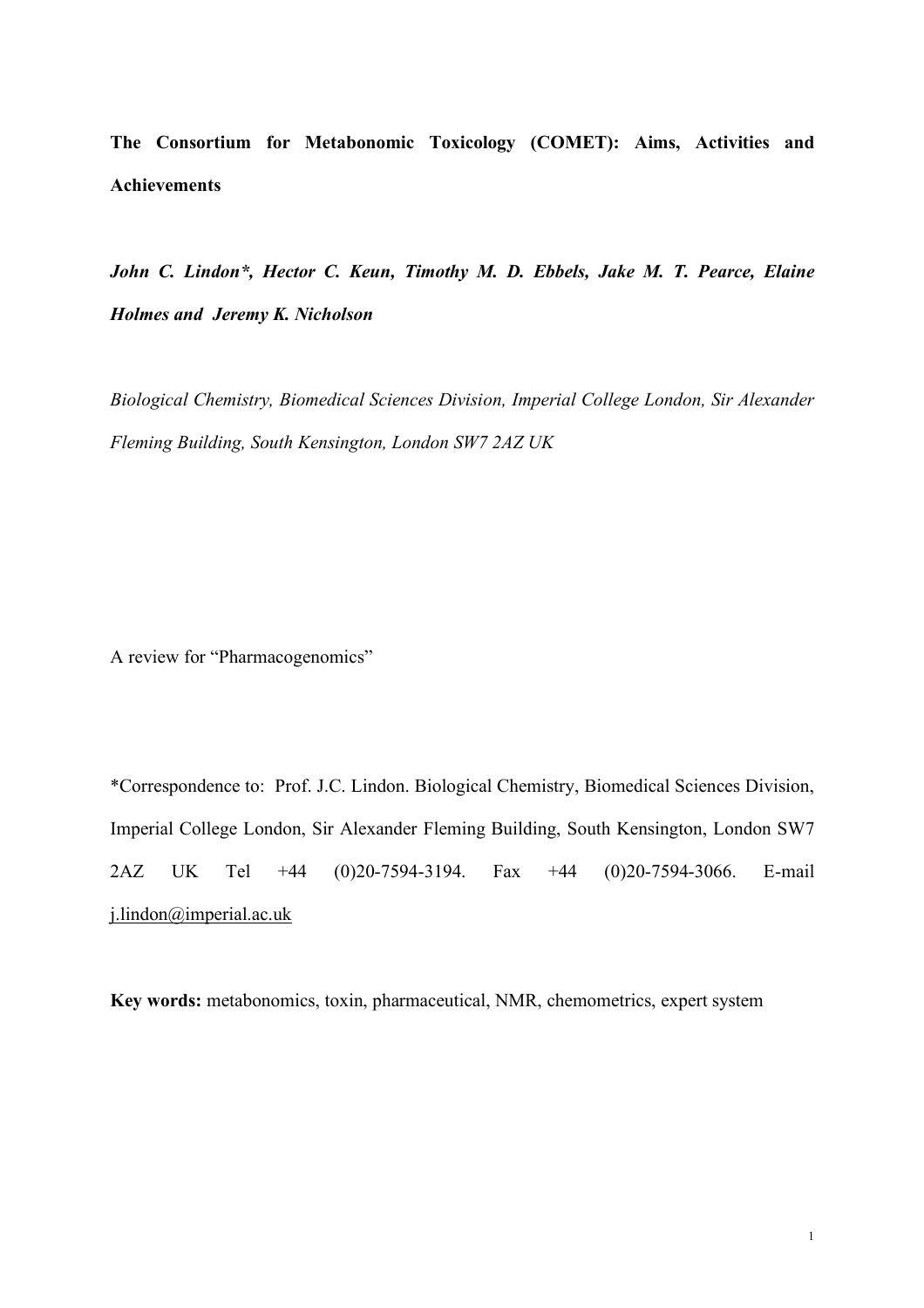#### **Summary**

The utility of metabonomics in the evaluation of xenobiotic toxicity has been comprehensively assessed by the Consortium for Metabonomic Toxicology (COMET), formed between five major pharmaceutical companies and Imperial College London, UK. The main objectives were to assess methodologies, to generate a metabonomic database using  ${}^{1}$ H nuclear magnetic resonance (NMR) spectroscopy of rodent urine and blood serum and to build a predictive expert system for target organ toxicity. The analytical and biological variation which might arise through the use of metabonomics was evaluated and a high degree of robustness demonstrated. With the completion of studies on approximately 150 model toxins, the chief deliverables of a curated database of rodent biofluid NMR spectra and computer-based expert systems for prediction of kidney or liver toxicity in rat and mouse based on the spectral data have been generated, and have been delivered to the sponsoring companies. In contrast to consortia involving other omics approaches, the project with its relatively modest resources, has met and exceeded all of its targets, and was judged a resounding success by the sponsoring companies who are in many cases already enhancing and making use of the data in their in-house studies.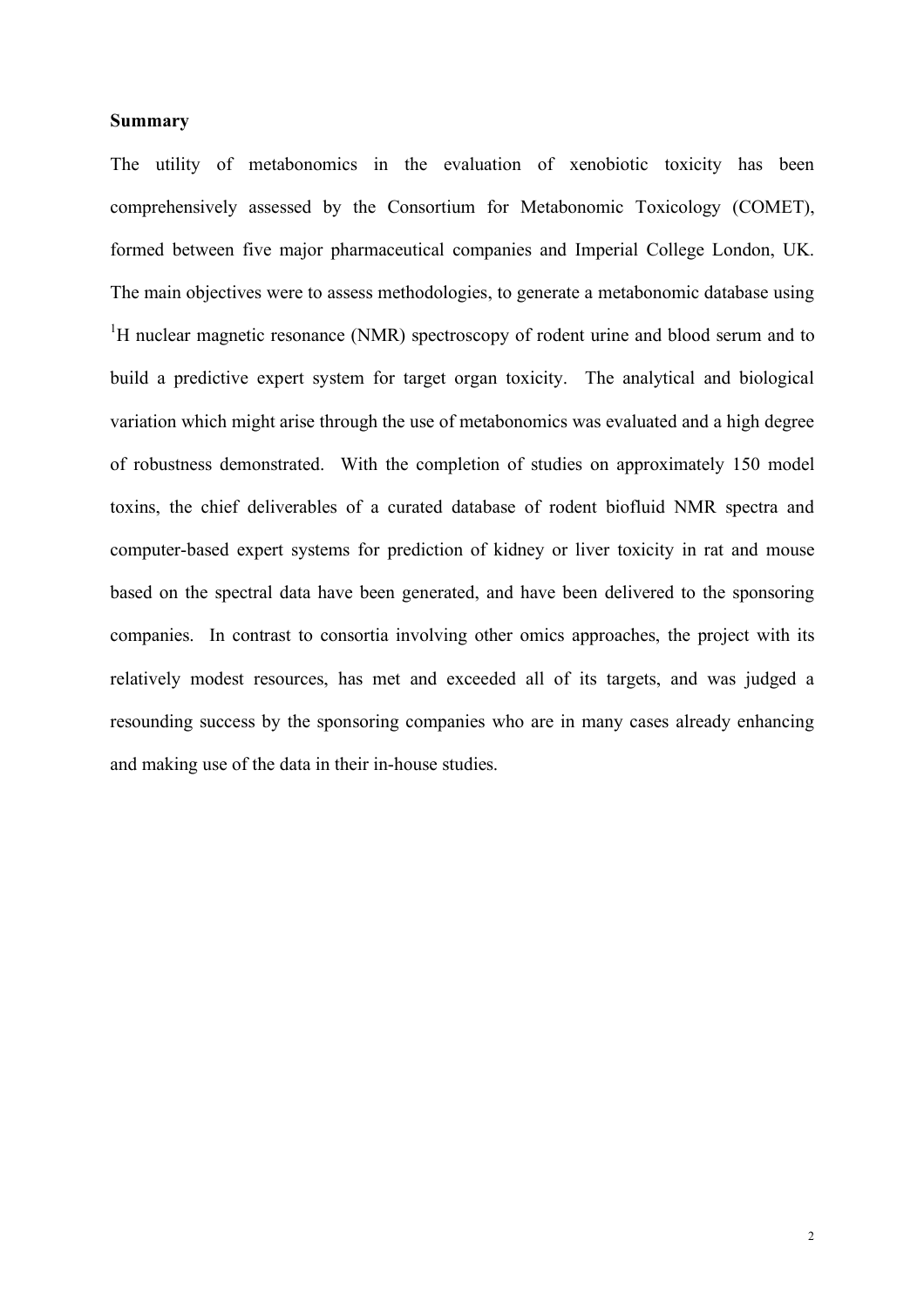## **THE COMET PROJECT OBJECTIVES**

The importance of post-genomic technologies for improving the understanding of drug adverse effects has been highlighted recently [1] and whilst there is already a comprehensive literature on the use of metabonomics [2] to investigate xenobiotic toxicity, and this has been reviewed recently [3], a rigorous and comprehensive evaluation would be of considerable value. To this end, a consortium was formed to investigate the utility of metabonomic approaches to the toxicological assessment of drug candidates. The main aim of the consortium was to use  ${}^{1}H$  NMR spectroscopy of biofluids (and, in selected cases, tissues), with the application of computer-based pattern recognition and expert system methods to classify the biofluids in terms of known pathological effects caused by administration of substances causing toxic effects. The academic project was hosted at Imperial College, London, UK and involved subscription funding by, at the time, six pharmaceutical companies, namely Bristol-Myers-Squibb, Eli Lilly & Co., Hoffman-La Roche, NovoNordisk, Pfizer Inc. and The Pharmacia Corporation (now within Pfizer). The NMR instrument manufacturer, Bruker, provided access to new methodology and software and technical back-up.

The main objectives of the project were –

- Provision of a detailed multivariate description of normal physiological and biochemical variation of metabolites in urine, blood serum and selected tissues, for selected male rat and mouse strains, based on  ${}^{1}H$  NMR spectra.
- Development of a database of  ${}^{1}H$  NMR spectra from animals dosed with model toxins, initially concentrating on liver and kidney effects, and an associated database of metadata on the studies and samples.
- Development of expert systems for the detection of the toxic effects of xenobiotics based on a chemometric analysis of their NMR-detected changes in biofluid metabolite profiles.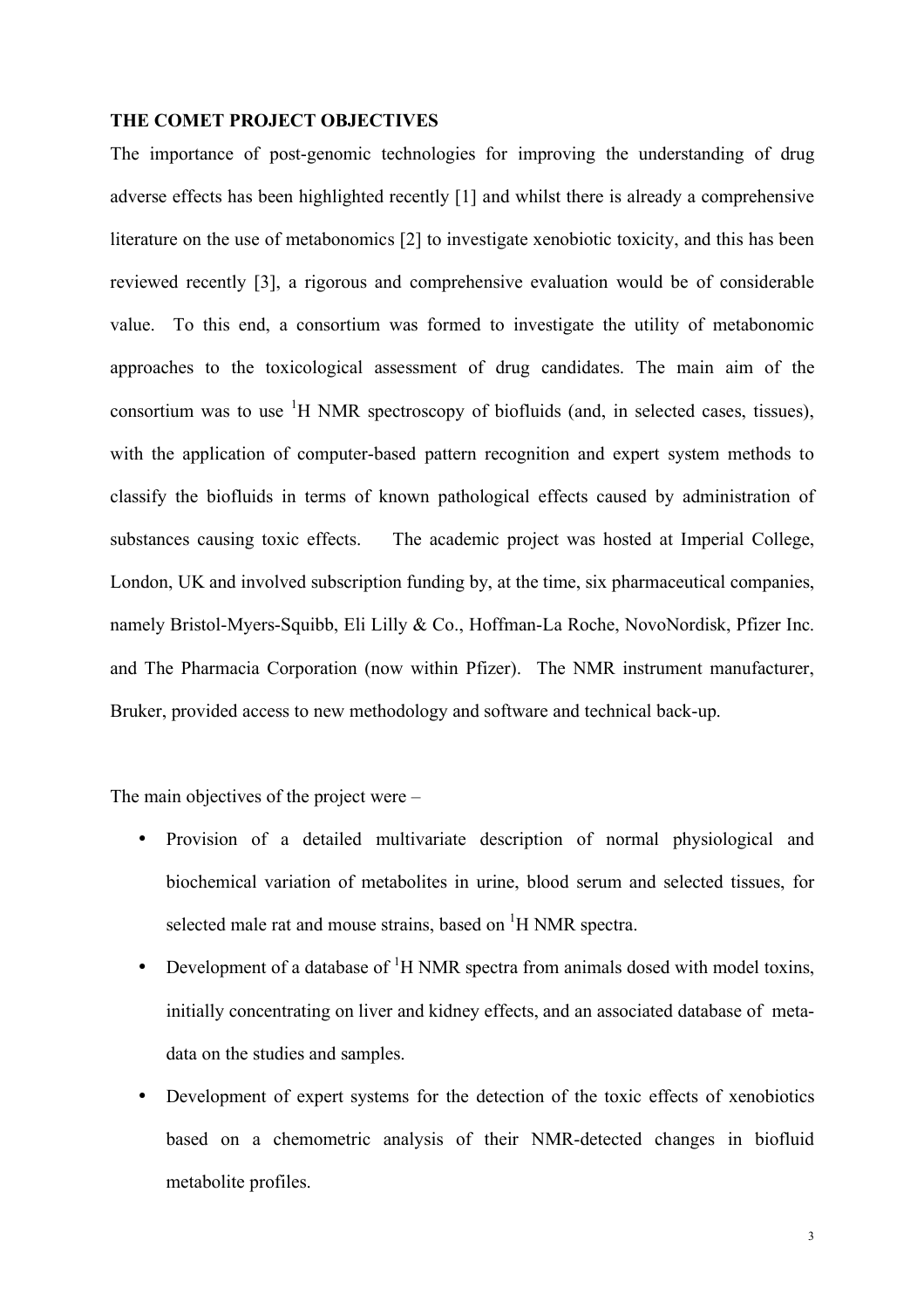- Identification of combination biomarkers of the various defined classes.
- Testing of the methods to assess the ability of metabonomics to distinguish between toxic and non-toxic substances, and to assess the organ specificity of the predictive expert systems.

The classes of chemicals used and types of toxicity investigated were as diverse as possible to assist the validation of NMR methods for use in early "broad" screening of candidates for toxicity.

In this concise review, the background to metabonomics is summarized, the methods used in COMET are briefly described and results are used to exemplify the approach. An initial publication on COMET set out the project details and objectives, soon after its inception [4]. Finally, the achievements and the level of success are discussed.

# **Metabonomics background**

Under mild toxic stress, cells attempt to maintain homeostasis and metabolic control by varying the composition of the body fluids that either perfuse them or are secreted by them. In more severe toxicity states, cell death leads to loss of organ function and more marked biochemical changes occur in biofluids due to loss of whole body homeostasis and metabolite leakage from damaged cells. Consequently, following either scenario there are characteristic organ-specific and mechanism-specific alterations in biofluid composition. Now it is possible to use a combined NMR spectroscopy/expert system approach to systematically explore the relationships between biofluid composition and toxicity and to generate novel combination biomarkers of toxicity [2,3]. The use of metabonomics in drug safety assessment has recently been comprehensively summarized in a book [5].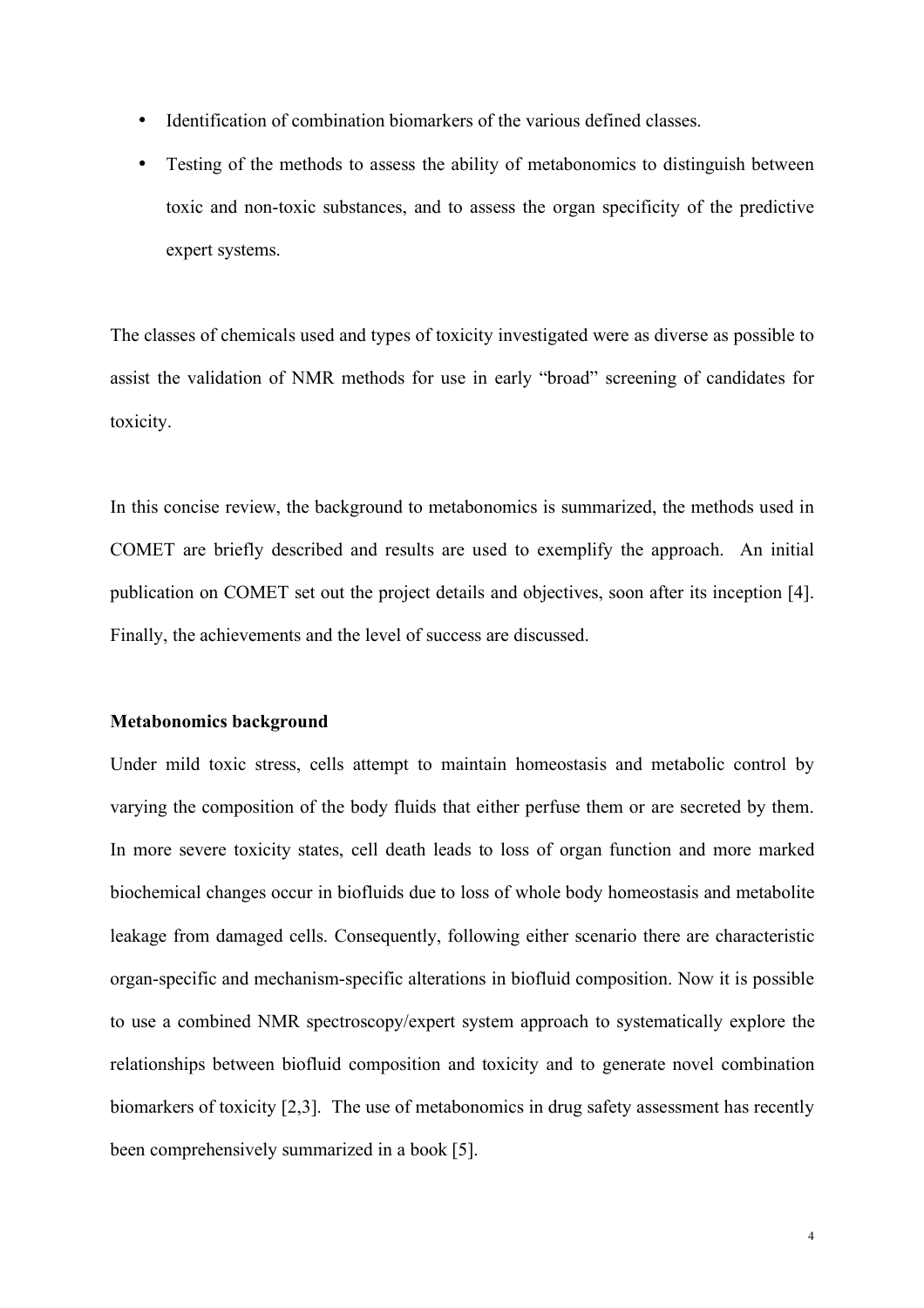Within the last few years, with the development of high resolution magic-angle-spinning (MAS) technology, it has also become possible to obtain very high quality  ${}^{1}H$  NMR spectra on small  $(\sim 10 \text{ mg})$  samples of whole tissue with no sample pre-treatment, other than addition of a very small amount of  $D_2O$  to the sample. MAS involves spinning the sample about an axis at 54.7° to the magnetic field direction. This process removes line broadening caused by the heterogeneous nature of the tissue. This approach has also now been applied extensively to cells and tissues [e.g. 6].

The MAS NMR technique opens up many diagnostic possibilities since information on a variety of metabolites in different cellular environments can be rapidly obtained and specialized NMR experiments such as those to measure molecular diffusion coefficients can be used to probe compartmentation. Confirmation of biochemical composition can be obtained using standard high resolution NMR of both aqueous (protein free) and organic solvent extracts. This produces a comprehensive set of metabolic information that can be used in integrated metabonomics studies.

More recently, alternative analytical methods have been explored for use in metabonomics. One that is now gaining wider use is mass spectrometry (MS) with a prior directly-coupled separation stage such as liquid chromatography (LC) or even more recently, ultra-high pressure liquid chromatography (UPLC). Although this type of detector is less universal than NMR spectroscopy, it has a much higher inherent sensitivity and hence probable lower detection limits. It has recently begun to be applied in metabonomics studies [7].

A rigorous evaluation of metabolic differences caused by a pathological effect requires the use of multi-variate statistics and pattern recognition algorithms. Methods such as principal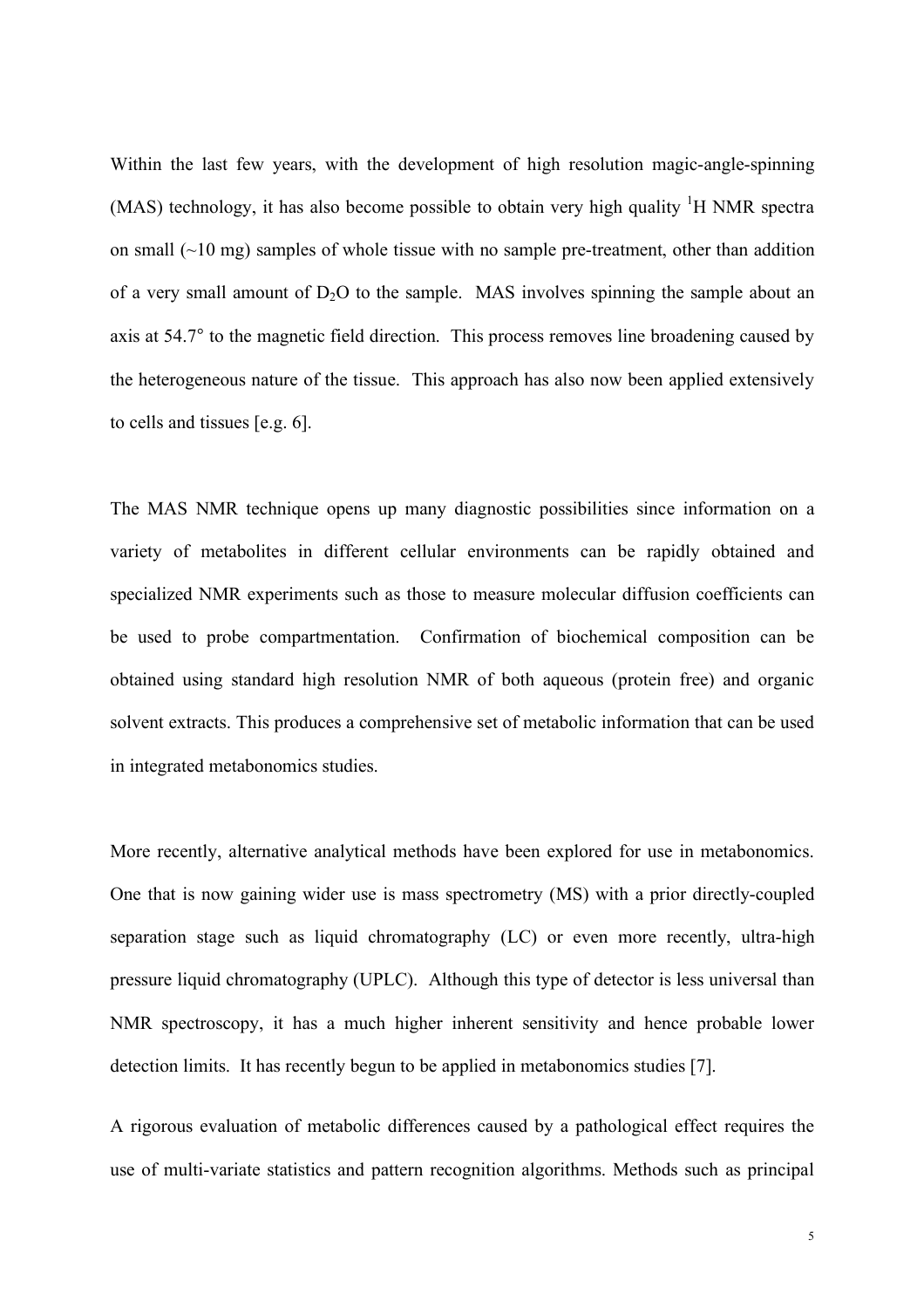components analysis (PCA) or partial least squares discriminant analysis (PLS-DA) can be used to classify the NMR-generated toxicity data in terms of toxin type and dose. Multidimensional metabolite trajectories can be constructed in order to visualize the biochemical time-course of the toxic episodes. More complex expert systems based on chemometric models in the multi-dimensional metabolic space can be constructed and used for class prediction [8,9].

Classification models can be interrogated in relation to the input data in order to identify key portions of the NMR spectra giving rise to classification. These parts of the spectra contain the biomarker signals. The spectra are then analyzed in detail to assign the NMR signals and identify the metabolites. If necessary, new biomarker metabolites which cannot be identified using multi-pulse and multi-dimensional NMR spectroscopy, can be separated and identified using solid-phase extraction-NMR-MS and HPLC-NMR-MS.

# **Project logistics and operations**

After an initial meeting of interested pharmaceutical company personnel was held, a Steering Committee was formed from selected and agreed personnel from each company and Imperial College to oversee the project which was funded for 3 years.

It was important to define a set of compounds which gave reproducible and well defined toxic effects and demonstrate that the observed effects could be described using a common terminology across the many toxicologists involved in the companies, the university and in the contract research organisations (CROs) used by some companies. The standard operating protocols used by the companies and CROs were refined to keep unwanted biological variation to a minimum through detailed consideration of animal strain, food, adaptation to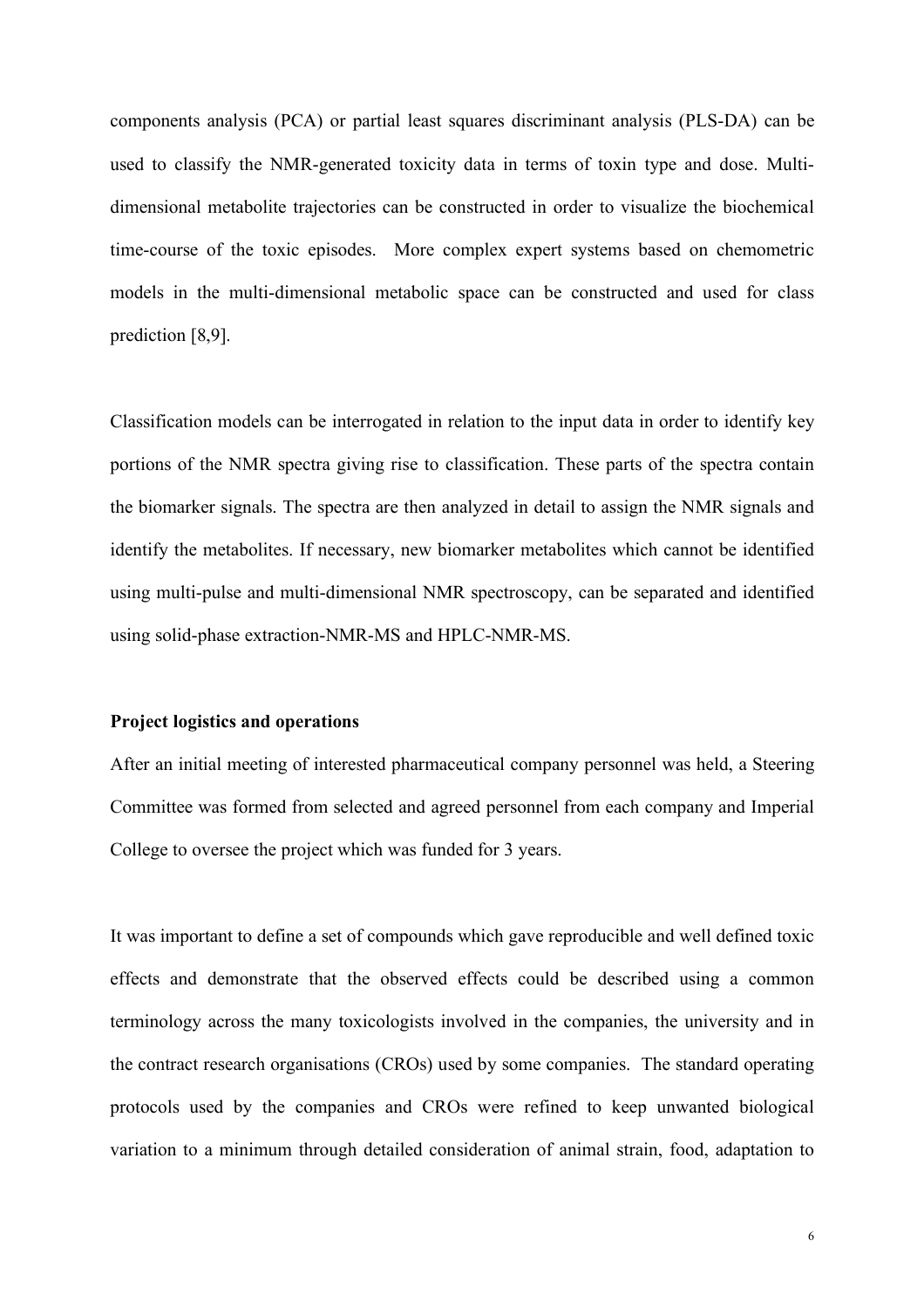metabolic cages, diurnal variation and animal stress. Thought was also given to the possibility of the presence of the dosed xenobiotic and its metabolites in the biofluids. In this way, the biochemical consistency of biofluid samples from the different companies was maintained at a high level. All aspects of the meta-data including histopathology reports and clinical chemistry results were also included in the database [4].

Over the lifetime of the project, it was intended that approximately 150 compounds (i.e. 25 per company) would be studied. The choice of compounds was determined by the Steering Committee with close attention paid to the interests of each company but balanced against the need to provide a useful resource for all participants. However, the primary selection criteria were based on the need to provide robust predictive models that covered an extensive range of metabolic space.

The in-life studies were carried out by the sponsoring companies and typically ten rats or eight mice per group were randomly assigned to control, low dose or high dose treatment groups. The high dose group, defined as a dose which exerts a clear toxic effect following a single administration, was chosen based on literature or in-house data where possible. An acceptable low dose was one which generated a threshold response. The selected doses for each study were supported by justification reports, also stored in the database.

Blood was sampled at 24 h, 48 h and 168 h post-dosing, and urine was collected into labelled containers maintained at  $0\pm 2^{\circ}$ C, and containing sodium azide and then stored frozen at below -40ºC until analysis. Samples were collected over a period of 8 days which included a 1 day baseline collection. The usual range of conventional parameters was also measured.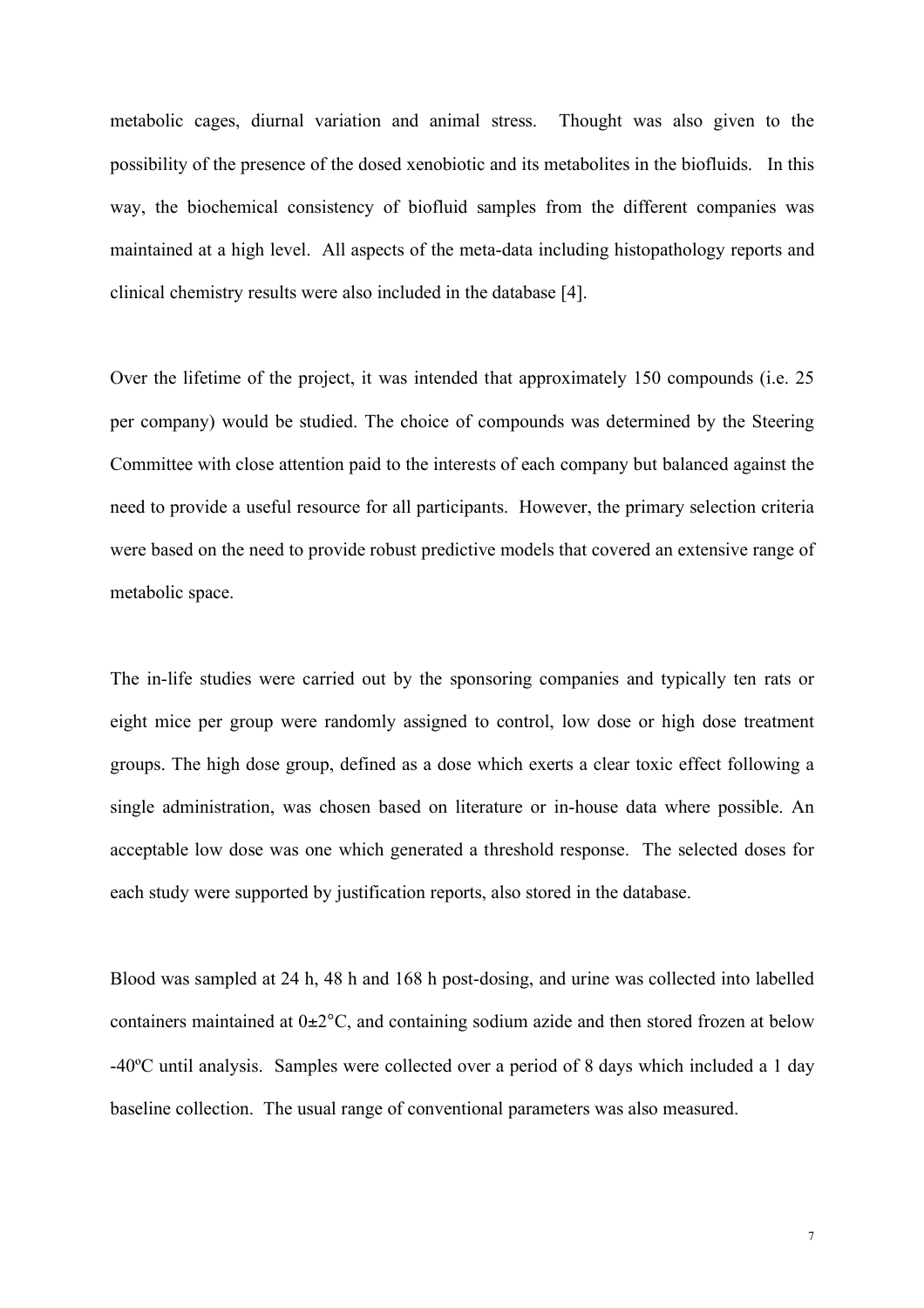The NMR spectra were measured at a <sup>1</sup>H NMR frequency of 600 MHz at Imperial College using a flow-injection process. Rat and mouse urine samples were prepared for NMR spectroscopy in covered 96-well plates as described previously [4]. All of the statistical analyses and expert system development efforts were also undertaken there. The methodology and results were transferred to the member pharmaceutical companies on a stepwise basis electronically. Training in applicable technologies was given to each member pharmaceutical company such that at the end of the project, each was capable of conducting studies in-house and was able to internally expand the database established through the consortium. The operations of the project and the ways in which they are interconnected are shown in the flow diagram, Figure 1.

#### **Evaluation of analytical methods**

For such a multi-site set of studies it was important to assess the inter-site biological variation in the samples and to consider the analytical reproducibility of the techniques used for obtaining the metabonomic data. NMR spectroscopy was the analytical method of choice as it is known to provide highly reproducible data for replicate samples and it allows high precision and accuracy. The sample preparation and NMR measurement protocols were devised taking these requirements into account. During the first period of the project, a detailed examination of the analytical and biological quality control was undertaken with each company dosing the same often-used model liver toxin, hydrazine [10], to rats using an agreed, standard protocol. The NMR spectroscopic quality control was further tested by a procedure whereby a comparison was conducted of Imperial-measured and companymeasured NMR spectra. These studies showed that the analytical variation between measurement sites was very low with a coefficient of variation below 2% [11]. Moreover for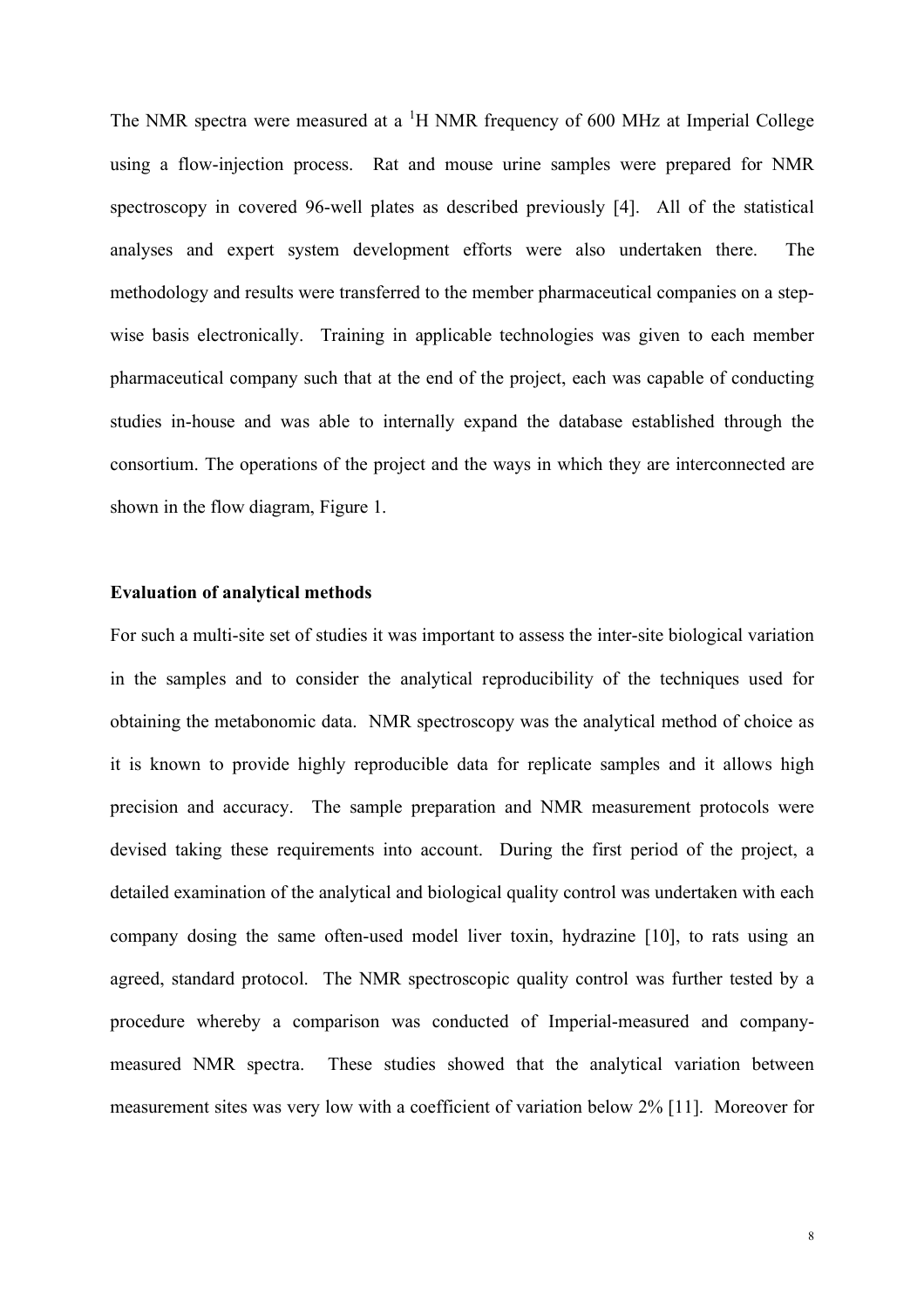samples produced using the same toxin at different company sites, the dose level effects were easily distinguished from any inter-site variability [11].

Given the availability of thousands of control urine samples for both rat and mouse, the project provided an excellent opportunity to develop an understanding of the biochemical variation in these fluids by building statically-based models of control urine. These models were continuously evolved as more samples became available. The control model successfully detected outlier samples known to be deviating from normal control behaviour based on clinical chemistry measurements, and also successfully detected early time point deviations in animals for which a full time course was not available. Early fault detection such as this was then used as an integrated part of the fully automated expert system in order to discard abnormal samples at the earliest possible stage.

# **The database of NMR spectra and meta-data**

The project has now been completed and results on a total of 147 studies have been reported. Chemometric models were derived for each study on the basis of three classes, namely control, low-dose and high-dose animals. Information was reported electronically to and from the sponsoring companies, including protocols, both for dosing and sample collection, histopathology reports and clinical chemistry data, NMR spectral data, lists of compounds studied and reports issued.

In order to effectively manage the large quantity of data generated by COMET, both the NMR spectra themselves and the associated meta-data, in this case comprising clinical chemistry measurements and histopathology, the COMET data was organised as a relational database. The careful standardization of the study design in the COMET project allowed an extremely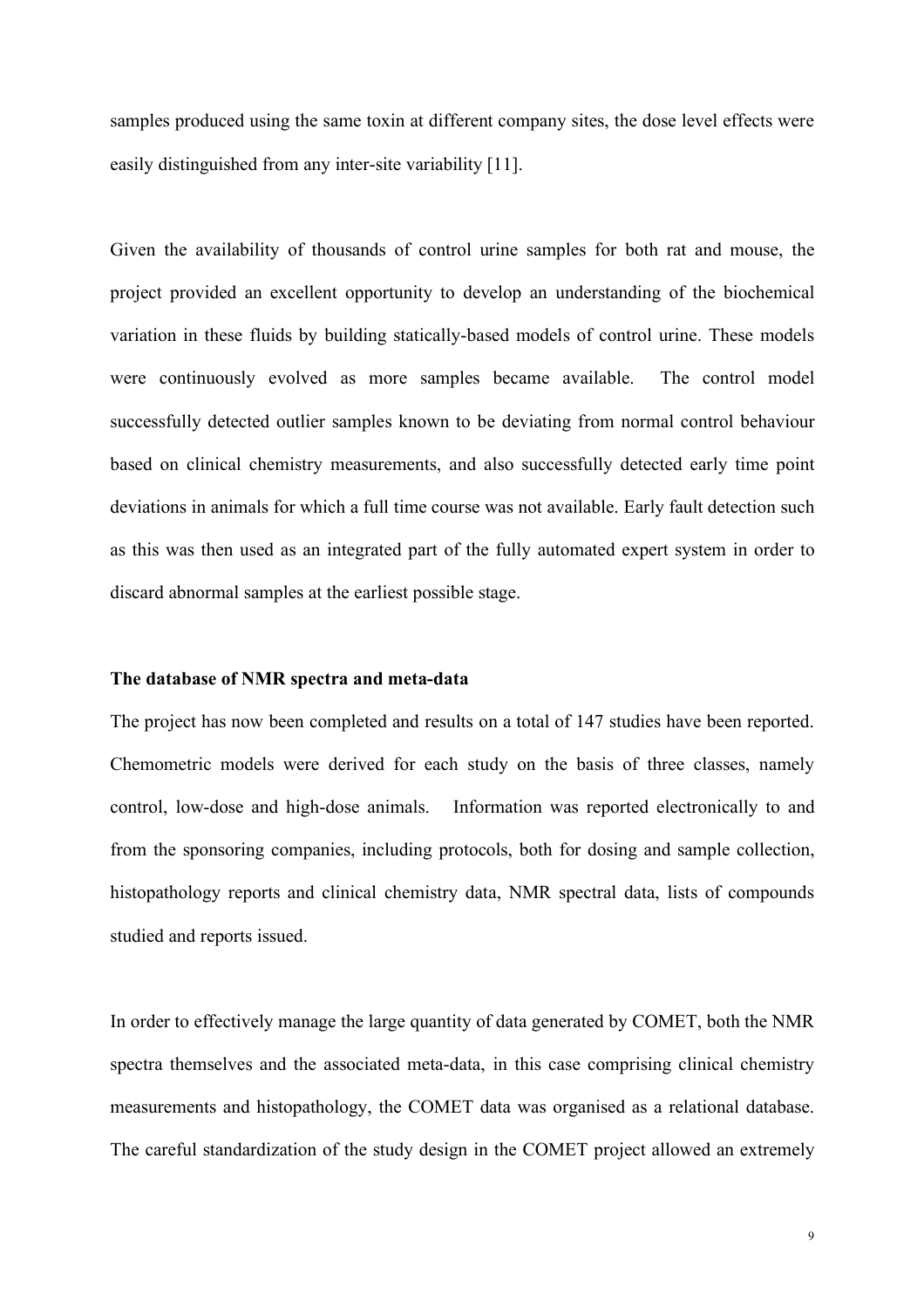simple database design. The database was organised in a hierarchy descending from the each of the 147 studies as the root element. Each study is associated with a cohort of animals that in turn are the source of a series of samples. Each sample type (urine, serum and tissue), has its own table in the database which records both the details of the NMR spectra and the relevant meta-data collected for that sample type.

The use of a relational database greatly simplified cross-comparison of animals or samples between studies within the project. Advanced queries could be entered, based on any combination of criteria in the meta-data. This facilitated the easy selection of the most relevant set of samples for any analysis across the COMET dataset, allowing detailed examination of only the most relevant samples. Examples include the simple exclusion of animals with high variability in selected clinical chemistry measurements prior to dosing that may otherwise obscure analysis, or the generation of very large aggregate control groups based on such parameters as predose-weight or age at the study start point.

#### **Development of a toxicity prediction expert system**

One of the primary goals of the COMET project was to develop an expert system which could identify animals presenting abnormal urinary profiles and use these to automatically predict the main organ of effect for liver and kidney toxins. This was achieved through the multistage data modelling pipeline illustrated in Figure 2. Initial standard pre-processing of the NMR data of each urine sample involved reduction of the spectra to a small number of integrated bins, replacement of spectral regions obscured by peaks from dosed compounds and their metabolites [12] and normalization to a constant total intensity. Next, a PCA-based model of normal urine was constructed with profiles from control animals, using an iterative approach to obtain a set of 4023 spectra which represented the normal metabolic variation within the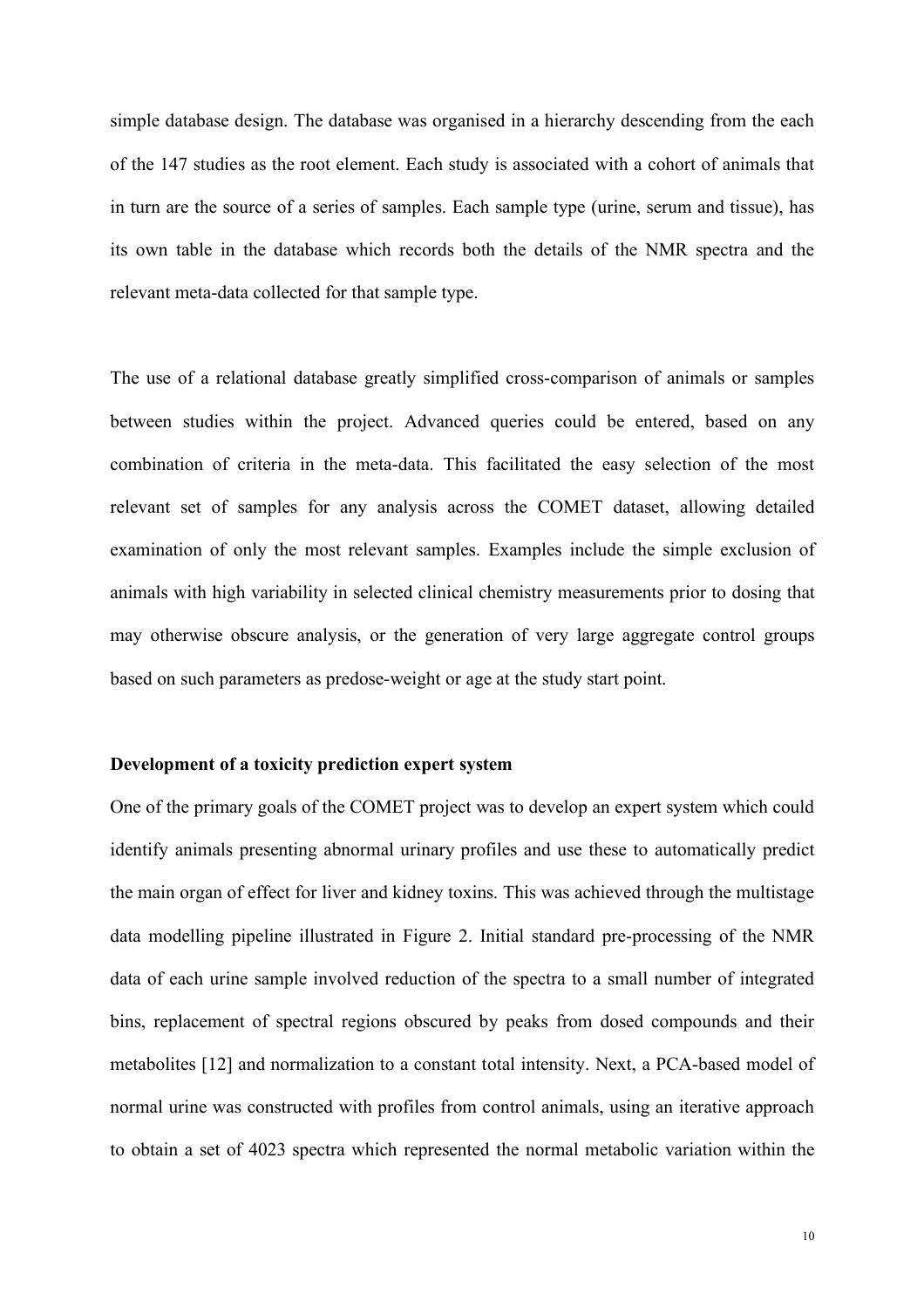COMET control population in a robust manner. Samples from dosed animals were tested against this normal model and those from time points where more than half the profiles were abnormal were input to the next stage of modelling. Data from the 2056 samples passing this step were subject to two novel scaling procedures developed as part of the COMET project – SMART [13], to align the temporal metabolic changes seen in multiple dimensions in animals with different basal metabolic profiles and magnitudes of response, and VAST [14] aimed at down-weighting the effects of a number of hyper-variable metabolites. These scaled data were then used to build a probabilistic model based on novel software termed CLOUDS [15] which compared the multidimensional distribution of profiles from each pair of treatments. Finally the CLOUDS similarity indices were interpreted using a simple set of rules to predict the toxin class (liver or kidney) of each treatment when compared to all others.

When tested on an 80-treatment subset of the total COMET database, the resulting expert system identified the main organ of toxicity in agreement with the histopathology gold standard in over half the cases. For most of the remaining treatments prediction was not possible and this was due to a combination of inconclusive histopathology, the fact that NMR peaks from the dosed compound or its metabolites obscured significant regions of the NMR spectra or in a few cases because of genuine class overlap, usually caused by a toxin causing both liver and kidney dysfunction. In only 5% of cases did the system predict the wrong type of toxicity, a low error rate that was shown to be statistically significant. Furthermore, in a 'blind study' test, two treatments from the database were independently selected and dosed at lower levels to that of the original studies. The toxicity types of these treatments were successfully identified by the expert system in both cases, confirming the reliability and practical use of the approach.

# **An assessment of the COMET project**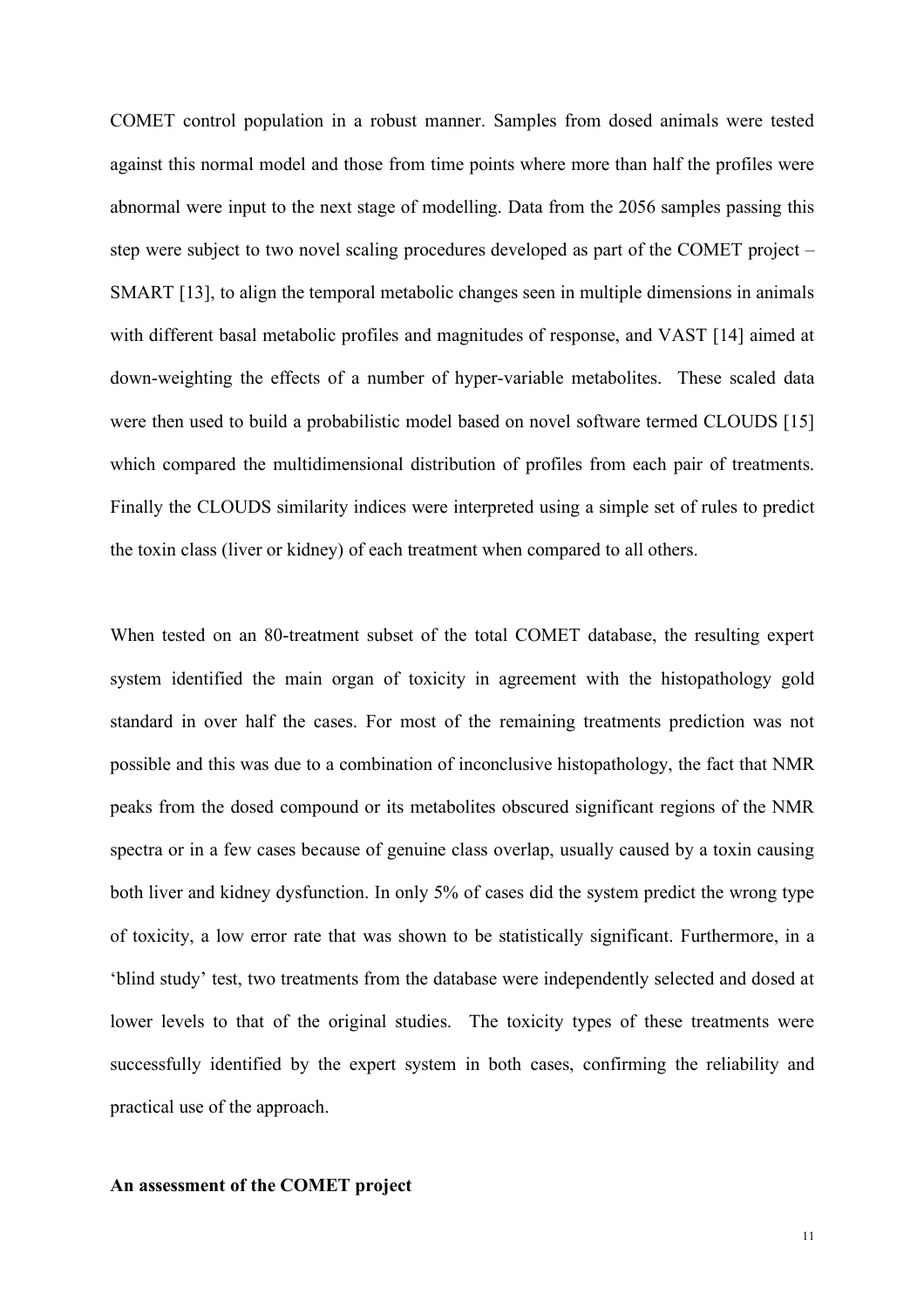Single markers of toxicity are unlikely to be of value in the detection of subtle lesions that are the most problematic in primary toxicology studies on novel drugs. Pattern recognition and multivariate statistical analyses of NMR spectra therefore offer a realistic prospect of identifying novel combination biomarkers of toxic effect for use in toxicological screening at the discovery/development stage. In COMET, the scope of the NMR/pattern recognition approach was broadened and NMR-based expert systems suitable for "high throughput" *in vivo* toxicology screening were developed. The development of the spectral and meta-data databases is expected, through continued data mining, to generate new markers of drug toxicity *in vivo* and further the understanding of the systemic toxic mechanisms and biochemical effects of novel drugs. The output of the consortium has facilitated the development of valuable new approaches to *in vivo* drug toxicity screening at the drug discovery stage and in the investigation of more subtle lesions emerging for specific compounds during the drug development stage.

This success of the project at the metabolic level on 147 studies can be compared to the corresponding efforts in toxicogenomics where a large consortium has been examining the variability caused by the use of different platform technologies and as well as the analytical variability within a given technology using a small number of well characterized toxins. This evaluated and compared biological and gene expression responses in rats exposed to two model hepatotoxins - clofibrate and methapyrilene [16]. *In vivo* studies for both compounds were conducted in two laboratories using a standard experimental protocol, and RNA samples were distributed to 16 laboratories for analysis on six microarray platforms. Gene expression results demonstrated reasonable agreement between laboratories and across platforms. Discrepancies in expression profiles of some individual genes were said to be due to platform differences and approaches to data analysis rather than to biological or inter-laboratory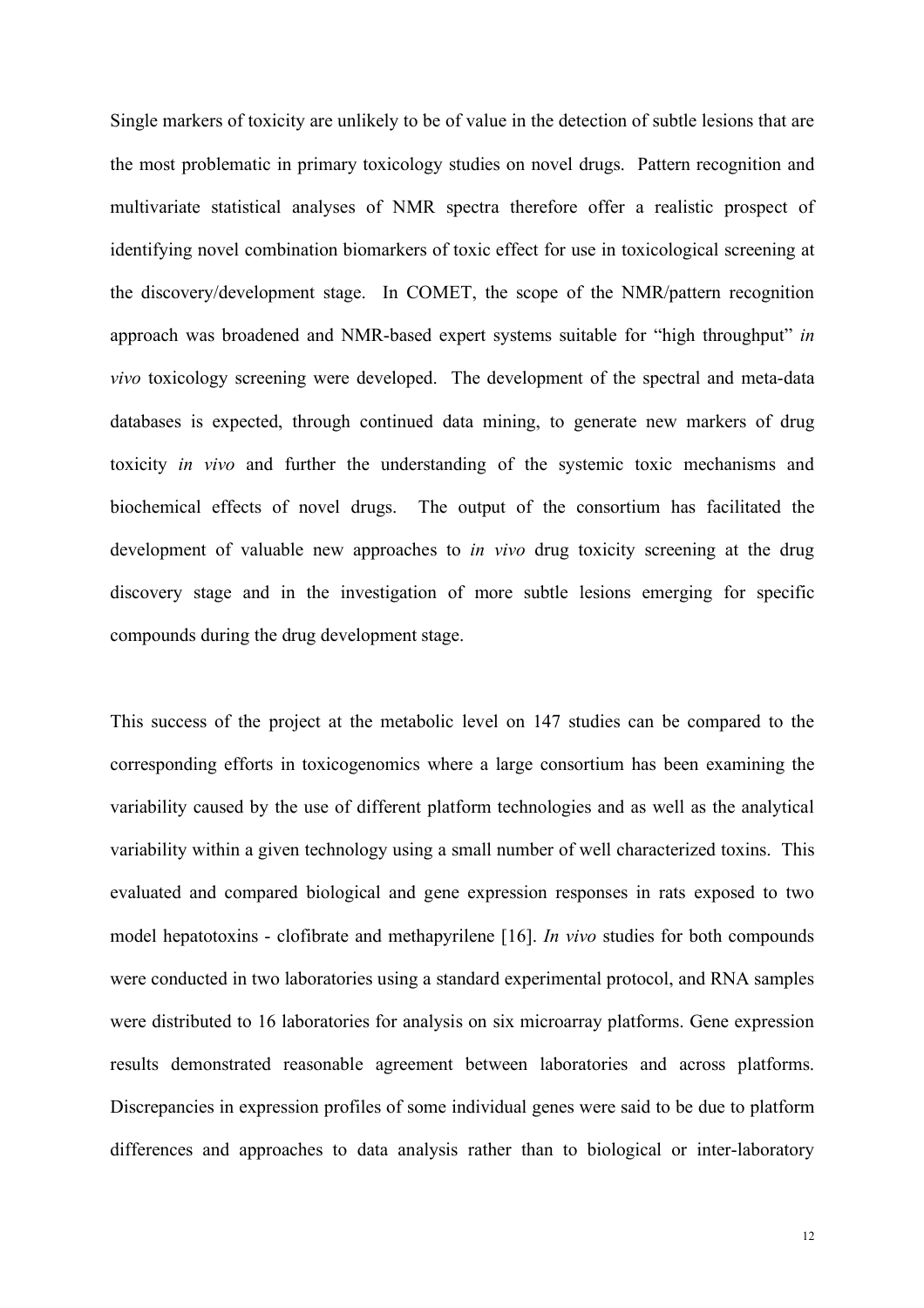variability. Despite these discrepancies there was overall agreement in the biological pathways affected by these compounds,.

In another experiment, animals were treated at one facility, and RNA was distributed to five different sites for gene expression analysis [17]. A preliminary evaluation of the number of changes in gene expression found large differences between the five different sites, but this did not prevent a correct determination of the biological effect, and despite some variability, it was concluded that robust gene expression changes were consistent between sites. A further study compared samples produced by the same platform by comparing high-density gene expression data sets generated on two sets of RNA from methapyrilene experiments conducted at two different sites using a single gene-chip platform and analyzed at seven different sites [18]. Although the site effects were significantly large in the analysis results, they appeared to be primarily additive and therefore could be adjusted in the statistical calculations in a way that did not bias conclusions regarding treatment differences.

The situation with regard to toxicoproteomics is beginning to be assessed [19], but this approach is likely to suffer from even higher inter-site and inter-platform variability and be rather time consuming and not suited to screening studies. Thus it is likely to remain a technique for targeted analyses when a hypothesis of mechanism has already been formulated.

The published studies on the utility of toxicogenomic approaches (transcriptomics, proteomics and metabonomics) in screening for toxicological mechanisms and evaluation of dose response effects have been reviewed recently [20]. This supported the use of transcriptomics to screen in a targeted manner for specific toxicological mechanisms for which there is an *a priori* hypothesis, but pointed out that in some areas, such as mutagenicity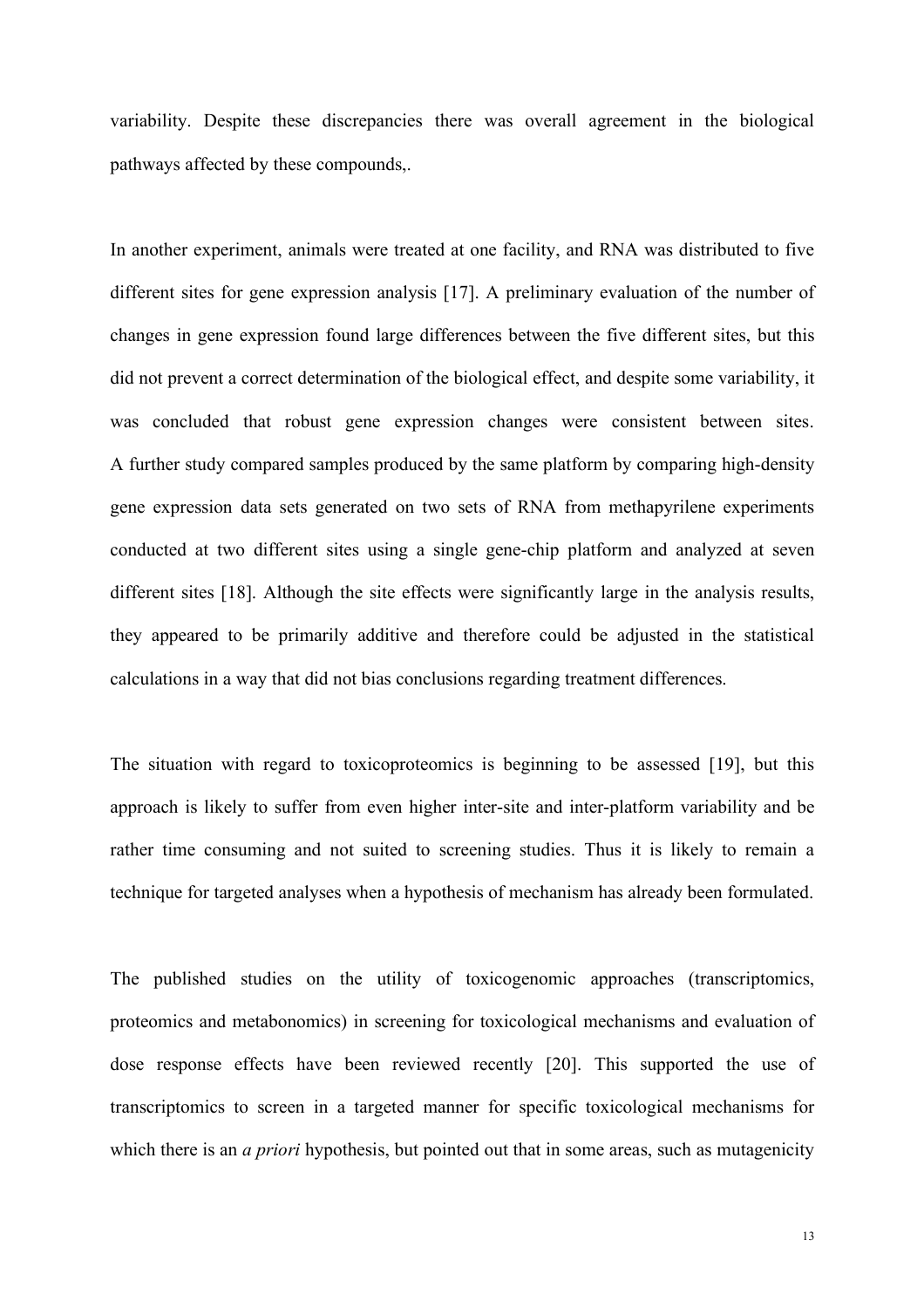testing, toxicogenomics appears to have limited value. It was suggested that targeted transcriptomics might be valuable for screening for specific mechanisms of toxicity considered to be irrelevant for assessing risk to humans, which would help to reduce the need for detailed testing of some chemicals. An integrated approach was suggested where data from more than one toxicogenomic approach could be used as an adjunct to conventional toxicology to assess dose-response in toxicological tests. An outline preliminary proposal for use by regulators was suggested, although it was agreed that more data are required before this could be formally used in a decision-making process.

Although this suggests that transcriptomic analysis using microarrays holds promise for toxicity classification, the use of different microarray platforms, protocols, and data analysis tools might hinder comparisons between studies. To improve the ability to share and compare data, a standardized set of microarray reagents and reproducible protocols to simplify the analysis of liver gene expression in the mouse has been published. The web-accessible database was also linked to chemometrics tools that include clustering methods and database search algorithms. The whole resource, known as EDGE, is publically accessible [21, 101] and might serve as a prototype resource for the sharing of toxicogenomics information and be used to develop algorithms for efficient chemical classification and hazard prediction.

#### **Outlook**

The US Food and Drug Administration is evaluating metabonomics as a tool for leveraging the development of new medicines [102] and the NIH has a road-map approach for the investigation of metabolic profiling methods [103]. One of the limiting factors that will slow down the integration of the various "omics" approaches is the lack of standardization of data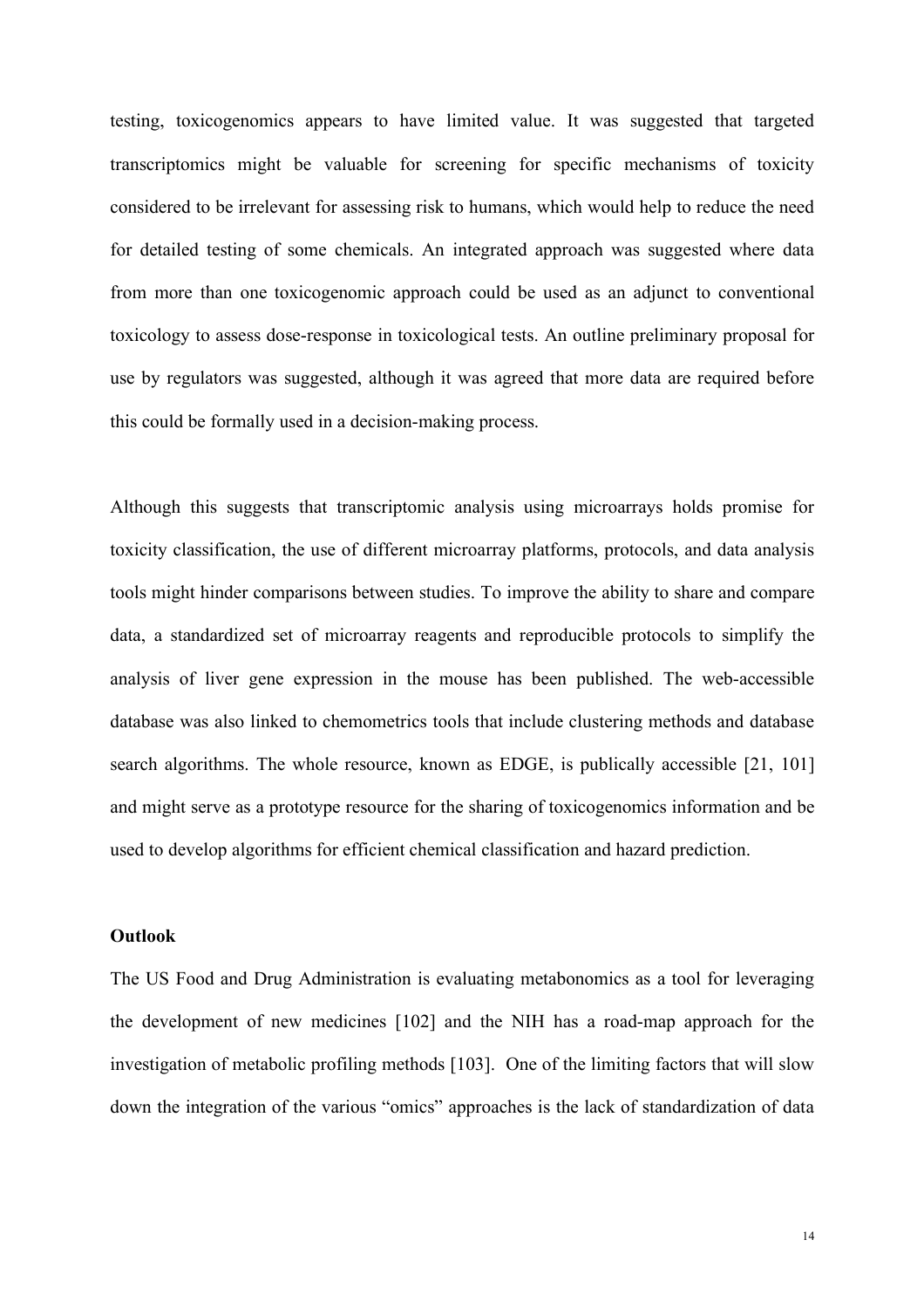formats and reporting methods, although this is now being addressed across all of the omics, and particularly for metabonomics [22-25].

Given both the increasing numbers of publications from different laboratories in which metabonomics has been used to probe xenobiotic toxicity and the interest that the pharmaceutical industry has shown through the COMET project and by other means, it is clear that metabonomics will pay an increasing role in drug safety evaluation. It can thus be expected that metabonomics will enter the mainstream activities of pharmaceutical companies and environmental agencies for identifying toxic compounds and their mechanism of action. At least for the pharmaceutical industry, this should lead to a reduction in the attrition rate of compounds failing at later stages in the R&D process.

# **HIGHLIGHTS**

• Highly

cooperative group

of industry and

scientists working

academic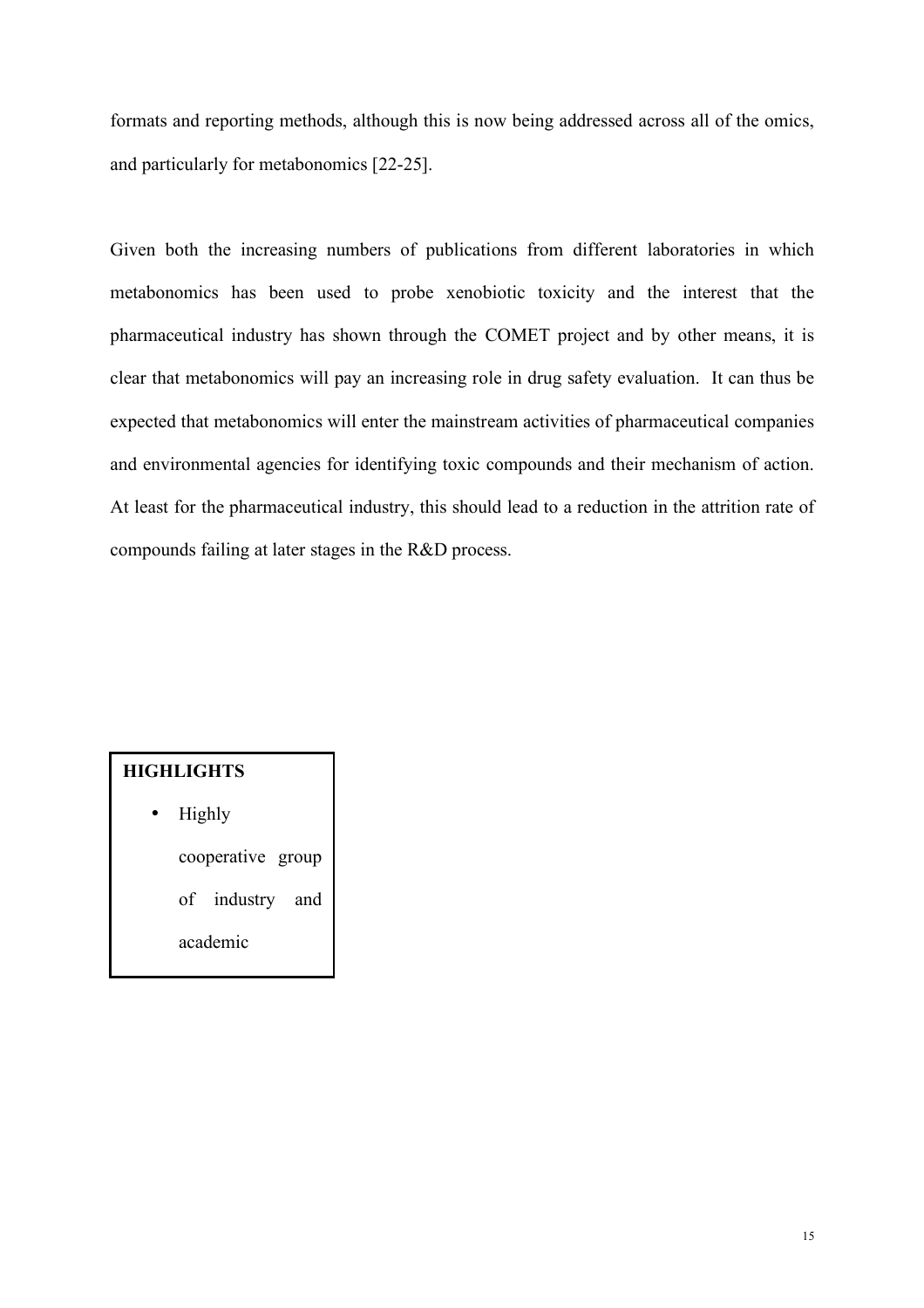# **FIGURE CAPTIONS**

- **Figure 1.** Operational flow chart for the COMET project. CRO: Contract research organisation. LIMS: Laboratory information management system. DBMS: Database management system.
- **Figure 2.** Component activities in the COMET expert system operation.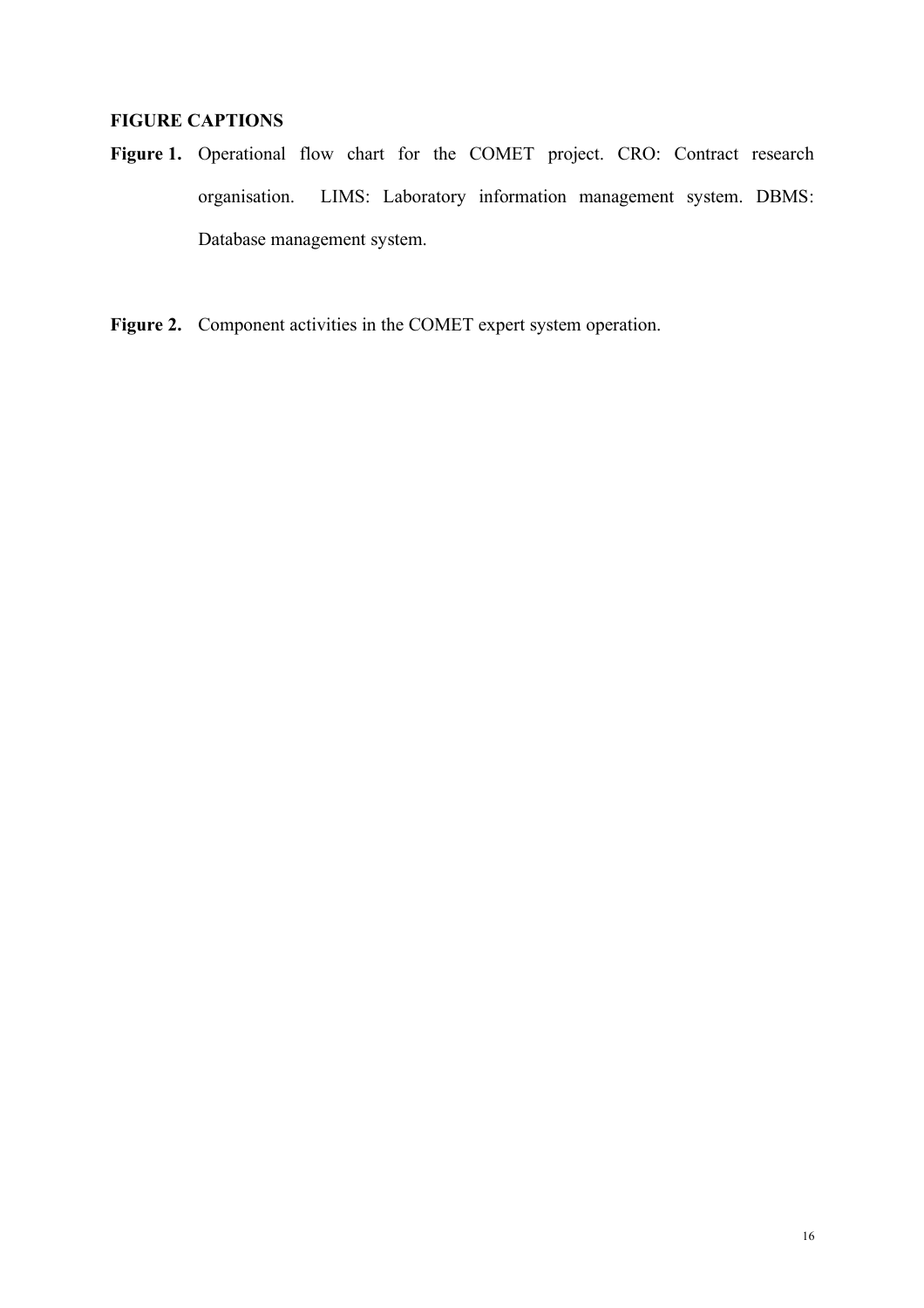# **REFERENCES**

- 1. Aardema MJ and MacGregor JT: Toxicology and genetic toxicology in the new era of "toxicogenomics": impact of "-omics" technologies. *Mutation Res. Fund. Mol. Mech. Mutagen.* 499, 13-25 (2002).
- 2. Nicholson JK, Connelly J, Lindon JC and Holmes E: Metabonomics: a platform for studying drug toxicity and gene function. *Nature Rev. Drug Disc.* 1, 153-161 (2002).
- 3. Lindon JC, Holmes E and Nicholson JK. Toxicological applications of magnetic resonance. *Prog. NMR Spectrosc*. 45, 109-143 (2004).
- 4. Lindon JC, Nicholson JK, Holmes E *et al*.: Contemporary issues in toxicology the role of metabonomics in toxicology and its evaluation by the COMET project*. Toxicol & Appl. Pharmacol.* 187, 137-146 (2003).
- 5. *Metabonomics in Toxicity Assessment*. Robertson DG, Lindon JC, Nicholson JK and Holmes E (Editors). 522pp. CRC Press, Boca Raton USA (2005).
- 6. Cheng LL, Chang IW, Louis DN and Gonzalez RG. Correlation of high-resolution magic angle spinning proton magnetic resonance spectroscopy with histopathology of intact human brain tumor specimens. *Cancer Res*. 58, 1825-1832 (1998).
- 7. Granger J, Plumb R, Castro-Perez J and Wilson ID. Metabonomic studies comparing capillary and conventional HPLC-oa-TOF MS for the analysis of urine from Zucker obese rats. *Chromatographia* 61, 375-380 (2005).
- 8. Holmes E, Nicholson JK, Nicholls AW *et al*.: The identification of novel biomarkers of renal toxicity using automatic data reduction techniques and PCA of proton NMR spectra of urine. *Chemomet. & Intel. Lab. Systems* 44, 245-255 (1998).
- 9. Holmes E, Nicholls AW, Lindon JC *et al*.: Chemometric models for toxicity classification based on NMR spectra of biofluids. *Chem. Res. Tox.* 13**,** 471-478  $(2000)$ .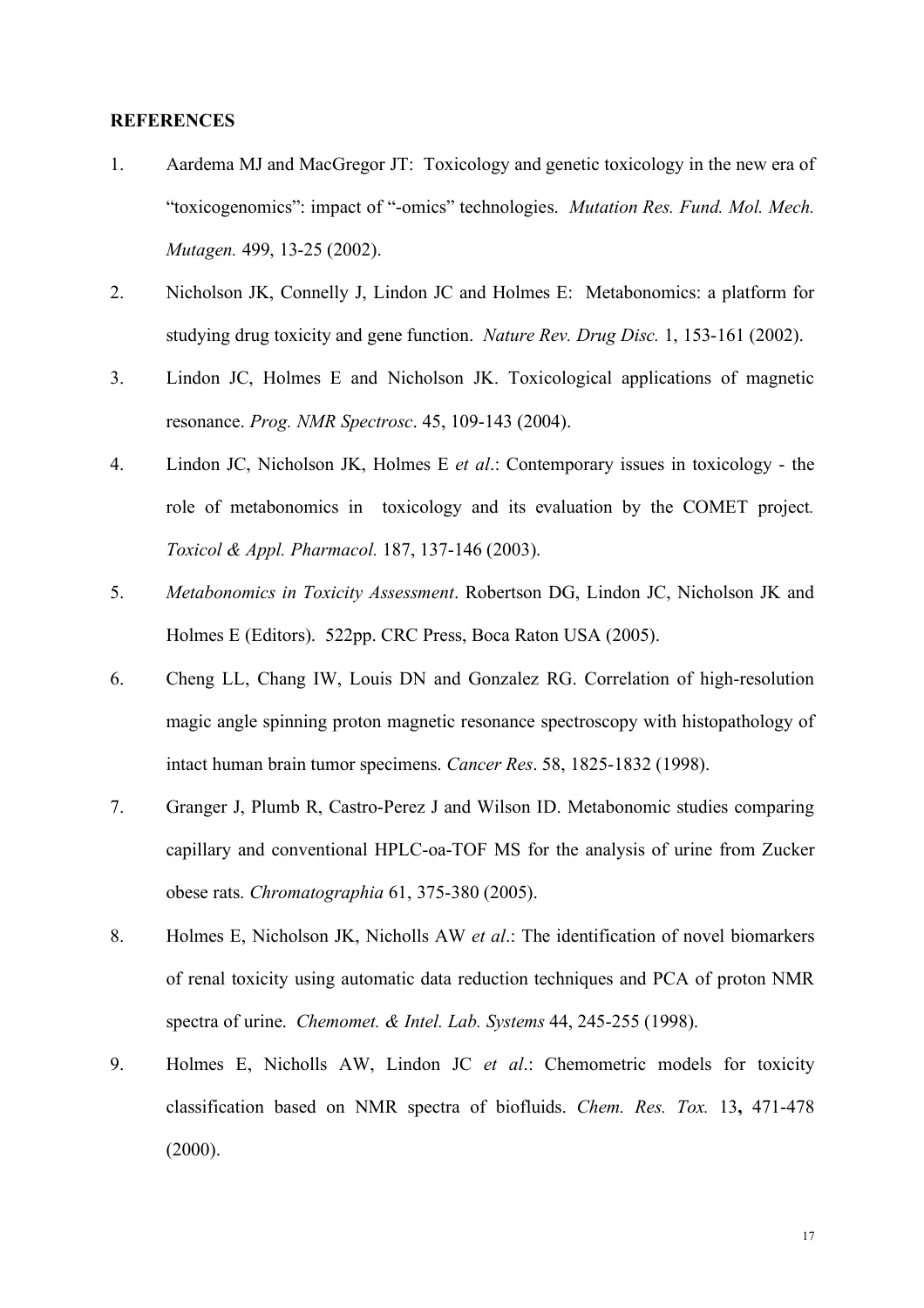- 10. Nicholls AW, Holmes E, Lindon JC *et al*.: Metabonomic investigations into hydrazine toxicity in the rat *Chem. Res. Tox.* 14**,** 975-987 (2002).
- 11. Keun HC, Ebbels TMD, Antti H et al.: Analytical reproducibility in <sup>1</sup>H NMR-based metabonomic urinalysis. *Chem. Res. Tox*. 15, 1380-1386 (2002).
- 12. Ebbels TMD, Holmes E, Lindon JC and Nicholson JK. Methods for spectral analysis and their applications: spectral replacement. US patent number 6,683,455 (2001).
- 13. Keun HC, Ebbels TM, Bollard ME *et al*: Geometric trajectory analysis of metabolic responses to toxicity can define treatment specific profiles. *Chem. Res. Toxicol.* 17, 579-587 (2004).
- 14. Keun HC, Ebbels TMD, Antti H *et al*.: Improved analysis of multivariate data by variable stability scaling: application to NMR-based metabolic profiling. *Anal. Chim. Acta* , 490, 265-276 (2003).
- 15. Ebbels T, Keun H, Beckonert O *et al*.: Toxicity classification from metabonomic data using a density superposition approach: 'CLOUDS'. *Anal. Chim. Acta* 490,109-122 (2003).
- 16. Ulrich RG, Rockett JC, Gibson GG and Pettit SD: Overview of an interlaboratory collaboration on evaluating the effects of model hepatotoxicants on hepatic gene expression. *Environ. Health Persp*. 112, 423-427 (2004).
- 17. Waring JF, Ulrich RG, Flint, N *et al*.: Interlaboratory evaluation of rat hepatic gene expression changes induced by methapyrilene. *Environ. Health Persp*. 112, 439-448  $(2004).$
- 18. Chu TM, Deng SB, Wolfinger R, Paules RS and Hamadeh HK: Cross-site comparison of gene expression data reveals high similarity. *Environ. Health Persp*. 112, 449-455  $(2004)$ .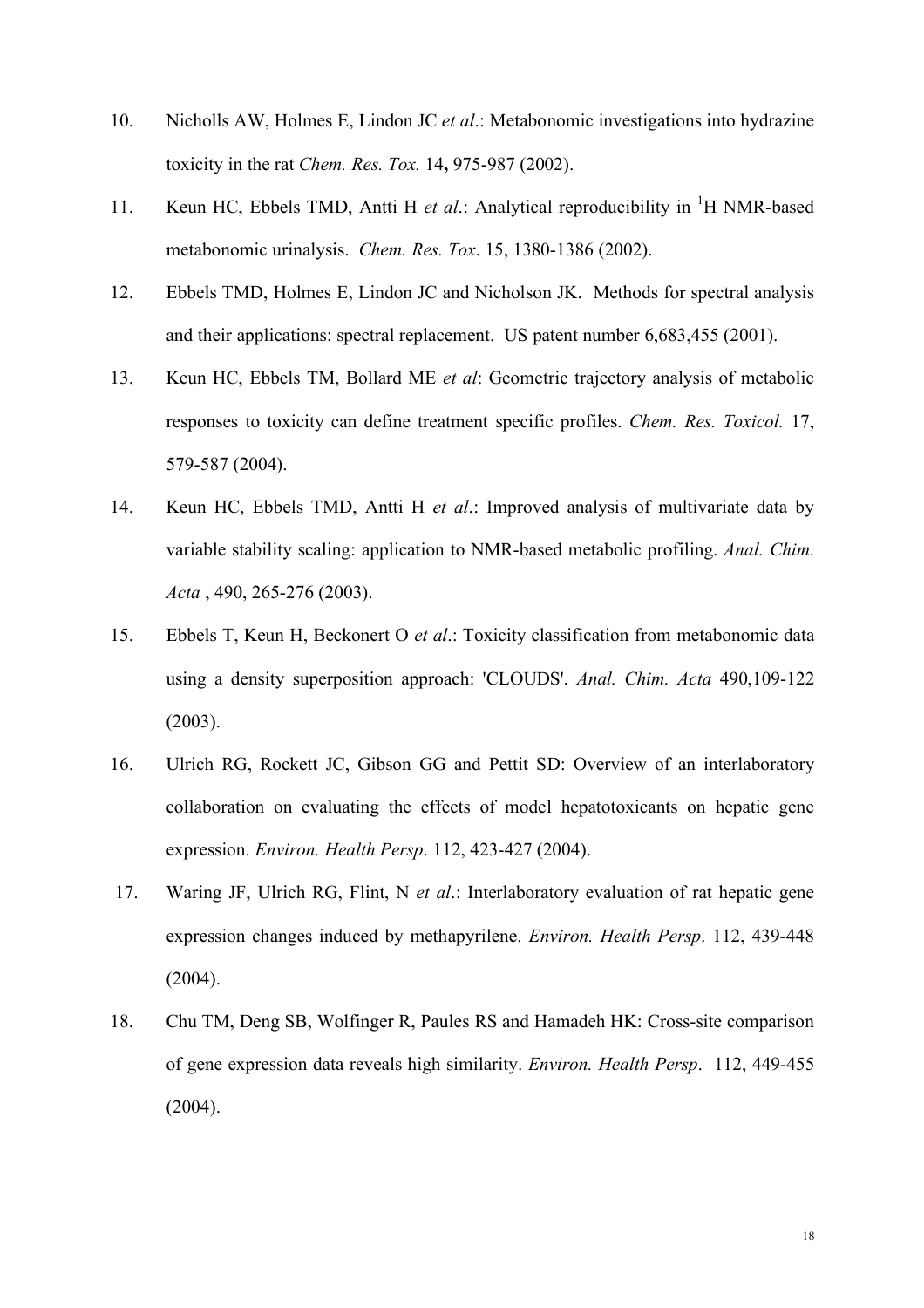- 19. Wetmore BA and Merrick BA: Toxicoproteomics: Proteomics applied to toxicology and pathology. *Toxicol. Path*. 32, 619-642 (2004).
- 20. Battershill JM: Toxicogenomics: regulatory perspective on current position. *Hum. Exp. Toxicol*. 24, 35-40 (2005).
- 21. Hayes KR, Vollrath AL, Zastrow GM *et al*.: EDGE: A centralized resource for the comparison, analysis, and distribution of toxicogenomic information. *Mol. Pharmacol.* 67, 1360-1368 (2005)
- 22. Jenkins H, Hardy N, Beckmann M, *et al*.: A proposed framework for the description of plant metabolomics experiments and their results. *Nat. Biotech*. 22**,** 1601-1606 (2004).
- 23. Xirasagar S, Gustafson S, Merrick BA, *et al*.: CEBS object model for systems biology data, SysBio-OM. *Bioinformatics* 20, 2004-2015 (2004).
- 24. German JB, Bauman DE, Burrin DG, *et al*.: Metabolomics in the opening decade of the 21st century: Building the roads to individualized health. *J. Nutr*. 134, 2729-2732 (2004).
- 25. Lindon JC, Nicholson JK, Holmes E *et al*.: Summary recommendations for standardization and reporting of metabolic analyses. *Nat. Biotech*. In press (2005).
- 101. http://edge.oncology.wisc.edu/
- 102. http://www.fda.gov/nctr/science/03-04\_Research\_Plans/html/chemistry.html
- 103. http://nihroadmap.nih.gov/grants/faq-metabolomics.asp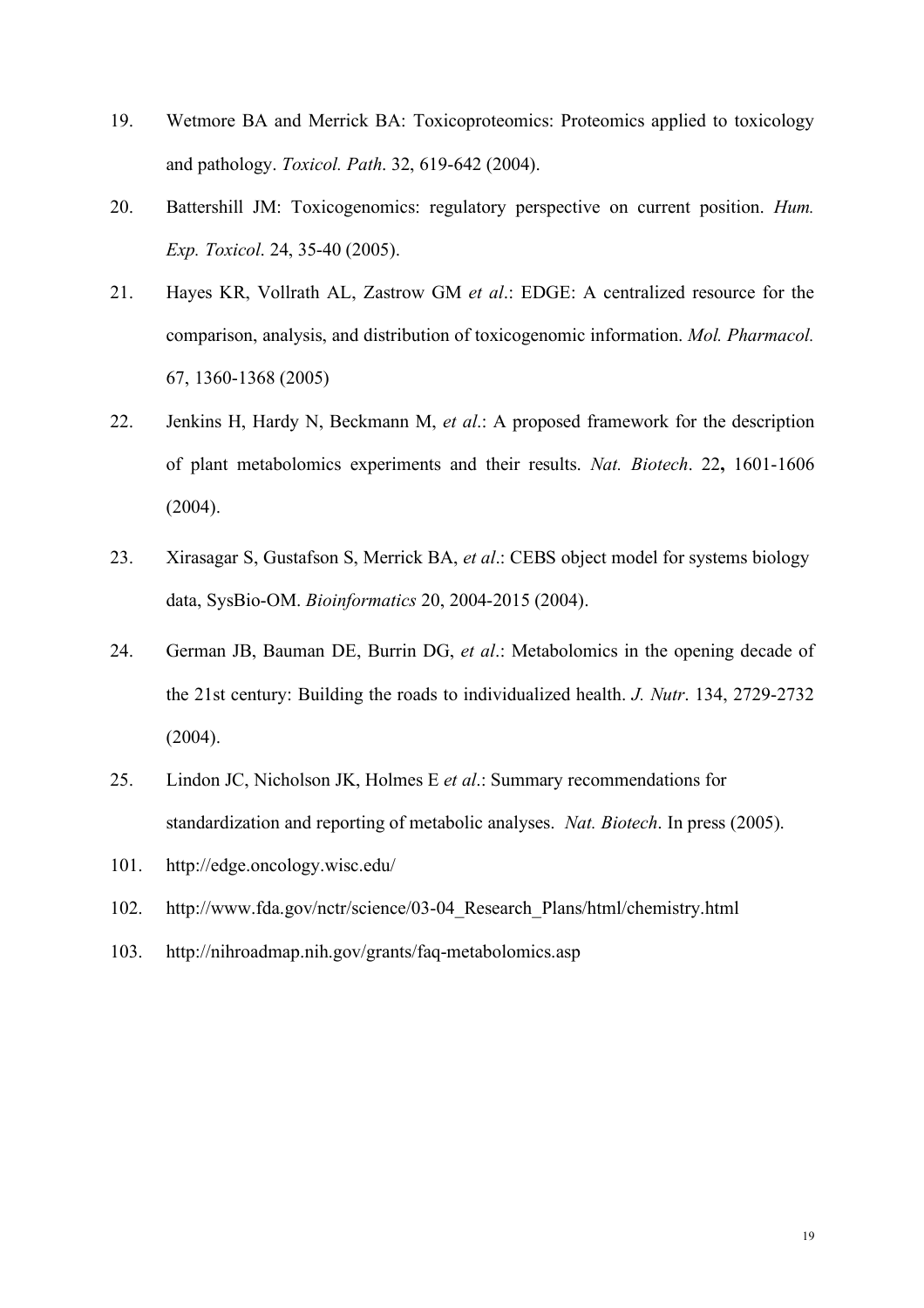**Figure 1**